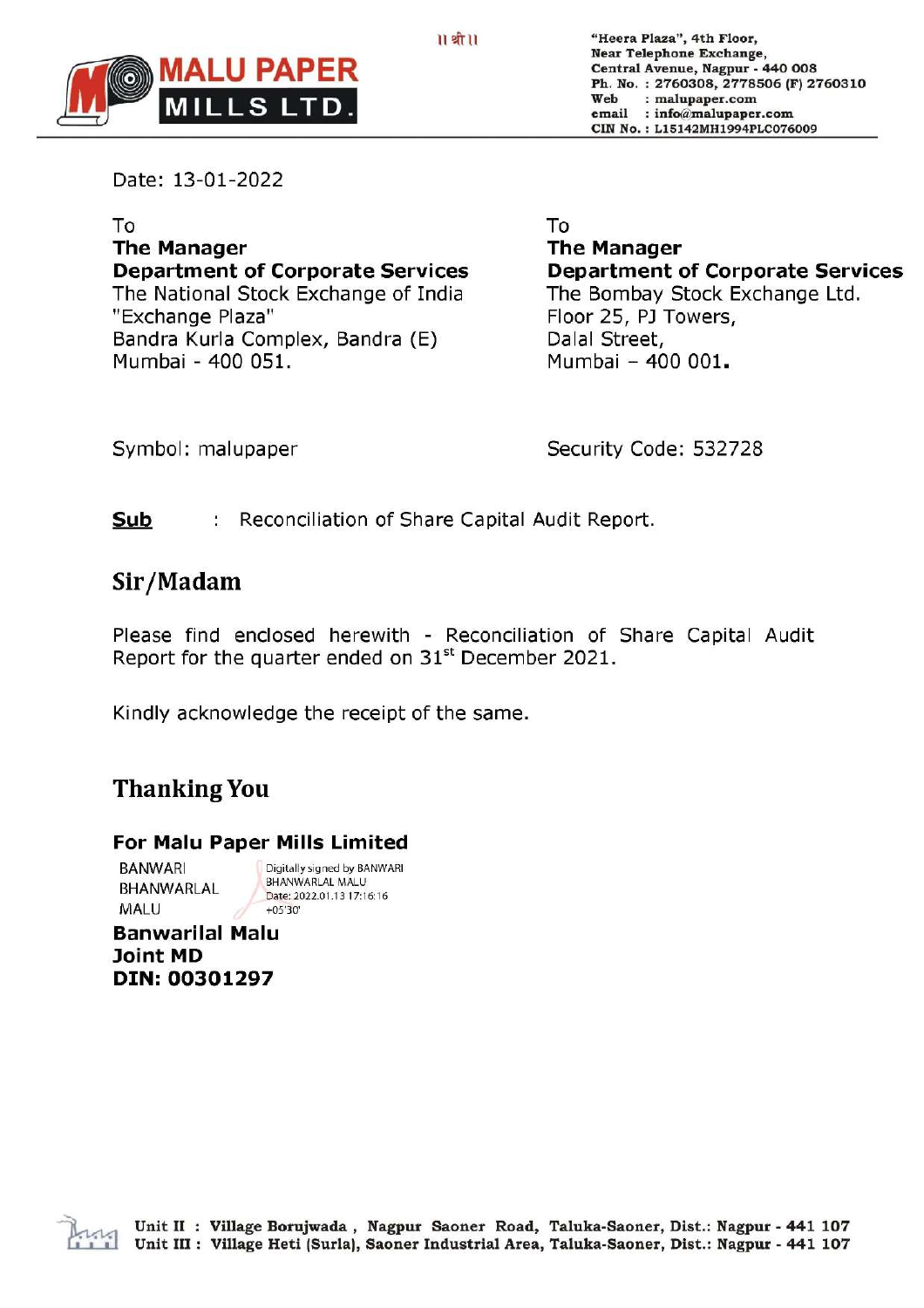## CHIRAG CHAWRA & Co.

Company Secretaries]<br>
Office No.: 020-29522174<br>
Office: Shop No. 319, Heuu Industrial Spaces,<br>
Cell No.:+91-9923794174, Besides Kinetic Engineering, MIDC, Chinchwad Pune - 411019(MH) CHIRAG CHAWRA & Co.<br>
[Company Secretaries]<br>
Office: Shop No. 319, Heuu Industrial Space<br>
Pesides Kinetic Engineering, MIDC, Chinch

Cell No.:+91-9923794174, 7057109774<br>E-mail: chiragchawra@gmail.com Website: http://www.cschirag.com

# Reconciliation of Share Capital Audit Report

- 
- 
- 3. Face Value :-<br>4. Name of the Company: -
- 
- 6. Correspondence Address: AS ABOVE
- 
- 
- CHIRAG CHAWRA & Co.<br>
[Company Secretaries]<br>
office: Shop No. 319, Heuu Industrial Spa<br>
Pesides Kinetic Engineering, MIDC, Chine<br>
Peus-411019(MH)<br>
Peus-411019(MH)<br>
Reconciliation of Shar<br>
Reconciliation of Shar<br>
Reconciliat CHIRAG CHAWRA & Co.<br>
[Company Secretaries]<br>
office: Shop No. 319, Heuu Industrial Spa<br>
Pesides Kinetic Engineering, MIDC, Chine<br>
Pune – 411019(MH)<br>
Pune – 411019(MH)<br>
Reconciliation of Shar<br>
Reconciliation of Shar<br>
Reconci Listed:

|                                                                                                                                                                                                                                                                                                                                                                    | Office No.: 020-29522174<br>Cell No.:+91-9923794174, 705710977<br>E-mail: chiragchawra@gmail.com<br>Website: http://www.cschirag.com                                                                                                                     |                                                                                                                                                                                                      |  |  |
|--------------------------------------------------------------------------------------------------------------------------------------------------------------------------------------------------------------------------------------------------------------------------------------------------------------------------------------------------------------------|----------------------------------------------------------------------------------------------------------------------------------------------------------------------------------------------------------------------------------------------------------|------------------------------------------------------------------------------------------------------------------------------------------------------------------------------------------------------|--|--|
|                                                                                                                                                                                                                                                                                                                                                                    |                                                                                                                                                                                                                                                          |                                                                                                                                                                                                      |  |  |
| INE383H01017<br>$Rs.10/-$<br>MALU PAPER MILLS LTD<br>4TH FLOOR, HEERA PLAZA, NEAR TELEPHONE<br>EXCHANGE, CENTRAL AVENUE, NAGPUR- 440008.<br><b>AS ABOVE</b><br>Ph:- (0712) 2760308; 2778506<br>Fax: (0712) 2760310<br>Info@malupaper.com<br>1. NATIONAL STOCK EXCHANGE OF INDIA LTD.<br>BOMBAY STOCK EXCHANGE LIMITED.<br>2.<br>where the Company's Securities are |                                                                                                                                                                                                                                                          |                                                                                                                                                                                                      |  |  |
|                                                                                                                                                                                                                                                                                                                                                                    | Number                                                                                                                                                                                                                                                   | % of the Total<br>ΟI<br>Issued Capital                                                                                                                                                               |  |  |
|                                                                                                                                                                                                                                                                                                                                                                    |                                                                                                                                                                                                                                                          | 100.00                                                                                                                                                                                               |  |  |
|                                                                                                                                                                                                                                                                                                                                                                    | 17,059,250                                                                                                                                                                                                                                               | 100.00                                                                                                                                                                                               |  |  |
|                                                                                                                                                                                                                                                                                                                                                                    |                                                                                                                                                                                                                                                          |                                                                                                                                                                                                      |  |  |
|                                                                                                                                                                                                                                                                                                                                                                    |                                                                                                                                                                                                                                                          | 26.75<br>73.23                                                                                                                                                                                       |  |  |
| Held in dematerialised form in NSDL<br>12<br>Held in dematerialised form in CDSL<br>13                                                                                                                                                                                                                                                                             |                                                                                                                                                                                                                                                          |                                                                                                                                                                                                      |  |  |
| Physical<br>14                                                                                                                                                                                                                                                                                                                                                     |                                                                                                                                                                                                                                                          |                                                                                                                                                                                                      |  |  |
|                                                                                                                                                                                                                                                                                                                                                                    |                                                                                                                                                                                                                                                          | 100.00                                                                                                                                                                                               |  |  |
|                                                                                                                                                                                                                                                                                                                                                                    |                                                                                                                                                                                                                                                          |                                                                                                                                                                                                      |  |  |
|                                                                                                                                                                                                                                                                                                                                                                    | <b>CHIRAG CHAWRA &amp; Co.</b><br>Office: Shop No. 319, Heuu Industrial Spaces,<br>Besides Kinetic Engineering, MIDC, Chinchwad<br>Listed Capital :- Above Stock Exchange<br>Total No.of shares (12+13+14)<br>16. Reasons for difference if any, between | <b>Reconciliation of Share Capital Audit Report</b><br>31th DECEMBER, 2021.<br>shares<br>17,059,250<br>4,563,106<br>12,492,582<br>3,562<br>17,059,250<br>N.A<br>$(10 \& 11)$<br>N.A.<br>$(10 \& 15)$ |  |  |

|                                                                                                                                                                                                                                                             |                                            |                              |                                   | <b>Reconciliation of Share Capital Audit Report</b>                                             |                                                                                                                           |                  |                                                                                                                                                                   |      |                                                                                              |  |
|-------------------------------------------------------------------------------------------------------------------------------------------------------------------------------------------------------------------------------------------------------------|--------------------------------------------|------------------------------|-----------------------------------|-------------------------------------------------------------------------------------------------|---------------------------------------------------------------------------------------------------------------------------|------------------|-------------------------------------------------------------------------------------------------------------------------------------------------------------------|------|----------------------------------------------------------------------------------------------|--|
| For Quarter Ended :-<br>ISIN :-<br>Face Value :-<br>Name of the Company: -<br>Registered Office Address: -<br>Correspondence Address: -<br>Telephone & Fax Nos.:-<br>Email Address: -<br>Names of the Stock Exchanges<br>where the Company's Securities are |                                            |                              |                                   | INE383H01017<br>Rs.10/-<br><b>AS ABOVE</b><br>2.                                                | 31th DECEMBER, 2021.<br>MALU PAPER MILLS LTD<br>Ph:- (0712) 2760308; 2778506<br>Fax: (0712) 2760310<br>Info@malupaper.com |                  | 4TH FLOOR, HEERA PLAZA, NEAR TELEPHONE<br>EXCHANGE, CENTRAL AVENUE, NAGPUR- 440008.<br>1. NATIONAL STOCK EXCHANGE OF INDIA LTD.<br>BOMBAY STOCK EXCHANGE LIMITED. |      |                                                                                              |  |
|                                                                                                                                                                                                                                                             | Listed:                                    |                              |                                   |                                                                                                 |                                                                                                                           |                  |                                                                                                                                                                   |      |                                                                                              |  |
|                                                                                                                                                                                                                                                             |                                            |                              |                                   |                                                                                                 |                                                                                                                           | Number<br>shares |                                                                                                                                                                   | σf   | % of the Total<br><b>Issued Capital</b>                                                      |  |
|                                                                                                                                                                                                                                                             |                                            |                              |                                   |                                                                                                 |                                                                                                                           | 17,059,250       |                                                                                                                                                                   |      | 100.00                                                                                       |  |
| <b>Issued Capital</b><br>10<br>Listed Capital :- Above Stock Exchange<br>11                                                                                                                                                                                 |                                            |                              |                                   |                                                                                                 |                                                                                                                           |                  | 17,059,250                                                                                                                                                        |      | 100.00                                                                                       |  |
|                                                                                                                                                                                                                                                             |                                            |                              |                                   |                                                                                                 |                                                                                                                           | 4,563,106        |                                                                                                                                                                   |      | 26.75                                                                                        |  |
| Held in dematerialised form in NSDL<br>12                                                                                                                                                                                                                   |                                            |                              |                                   |                                                                                                 |                                                                                                                           | 12,492,582       |                                                                                                                                                                   |      | 73.23                                                                                        |  |
| Held in dematerialised form in CDSL<br>13                                                                                                                                                                                                                   |                                            |                              |                                   |                                                                                                 |                                                                                                                           | 3,562            |                                                                                                                                                                   | 0.02 |                                                                                              |  |
| Physical<br>14                                                                                                                                                                                                                                              |                                            |                              |                                   |                                                                                                 |                                                                                                                           |                  | 17,059,250                                                                                                                                                        |      | 100.00                                                                                       |  |
| 15                                                                                                                                                                                                                                                          |                                            |                              | Total No.of shares (12+13+14)     |                                                                                                 |                                                                                                                           |                  |                                                                                                                                                                   |      |                                                                                              |  |
|                                                                                                                                                                                                                                                             |                                            |                              |                                   |                                                                                                 |                                                                                                                           | $(10 \& 11)$     | N.A                                                                                                                                                               |      |                                                                                              |  |
|                                                                                                                                                                                                                                                             | 16. Reasons for difference if any, between |                              |                                   |                                                                                                 | N.A.<br>$(10 \& 15)$                                                                                                      |                  |                                                                                                                                                                   |      |                                                                                              |  |
|                                                                                                                                                                                                                                                             |                                            |                              |                                   |                                                                                                 | (11 & 815)                                                                                                                |                  |                                                                                                                                                                   | N.A. |                                                                                              |  |
| 17.                                                                                                                                                                                                                                                         |                                            |                              |                                   |                                                                                                 |                                                                                                                           |                  |                                                                                                                                                                   |      | Certifying the details of changes in share capital during the quarter under consideration as |  |
| per Table below:<br>Particulars*                                                                                                                                                                                                                            |                                            | No. of<br><b>Shares</b>      | Applied/<br>Not<br>Applied<br>for | Listed on<br>Stock<br>Exchanges                                                                 | Whether<br>intimated<br>to CDSL                                                                                           |                  | Whether<br>intimated<br>to NSDL                                                                                                                                   |      | In principle<br>approval pending<br>for SEs.                                                 |  |
|                                                                                                                                                                                                                                                             |                                            |                              |                                   | NA                                                                                              | NA                                                                                                                        |                  | NA                                                                                                                                                                |      |                                                                                              |  |
|                                                                                                                                                                                                                                                             | NA                                         | NA<br>Any other (to specify) | Listing<br>NA                     | ·Rights, Bonus, Preferential Issue, ESOPs, Amalgamation, Buyback, Capital Reduction Forfeiture, |                                                                                                                           | <b>YES</b>       |                                                                                                                                                                   |      | NA                                                                                           |  |
| Register of Members is updated: - (Yes/No)<br>18.<br>(If not, date up to which updated)                                                                                                                                                                     |                                            |                              |                                   | Date: 31-12-2021                                                                                |                                                                                                                           |                  |                                                                                                                                                                   |      |                                                                                              |  |
| 19                                                                                                                                                                                                                                                          | any.                                       |                              |                                   | Reference of previous quarter with regards to excess dematerialized shares if                   |                                                                                                                           |                  |                                                                                                                                                                   |      | N.A                                                                                          |  |

|                                                                                                   | <b>YES</b>       |  |  |
|---------------------------------------------------------------------------------------------------|------------------|--|--|
| <sup>1</sup> 18. Register of Members is updated: - (Yes/No)<br>(If not, date up to which updated) | Date: 31-12-2021 |  |  |
|                                                                                                   |                  |  |  |